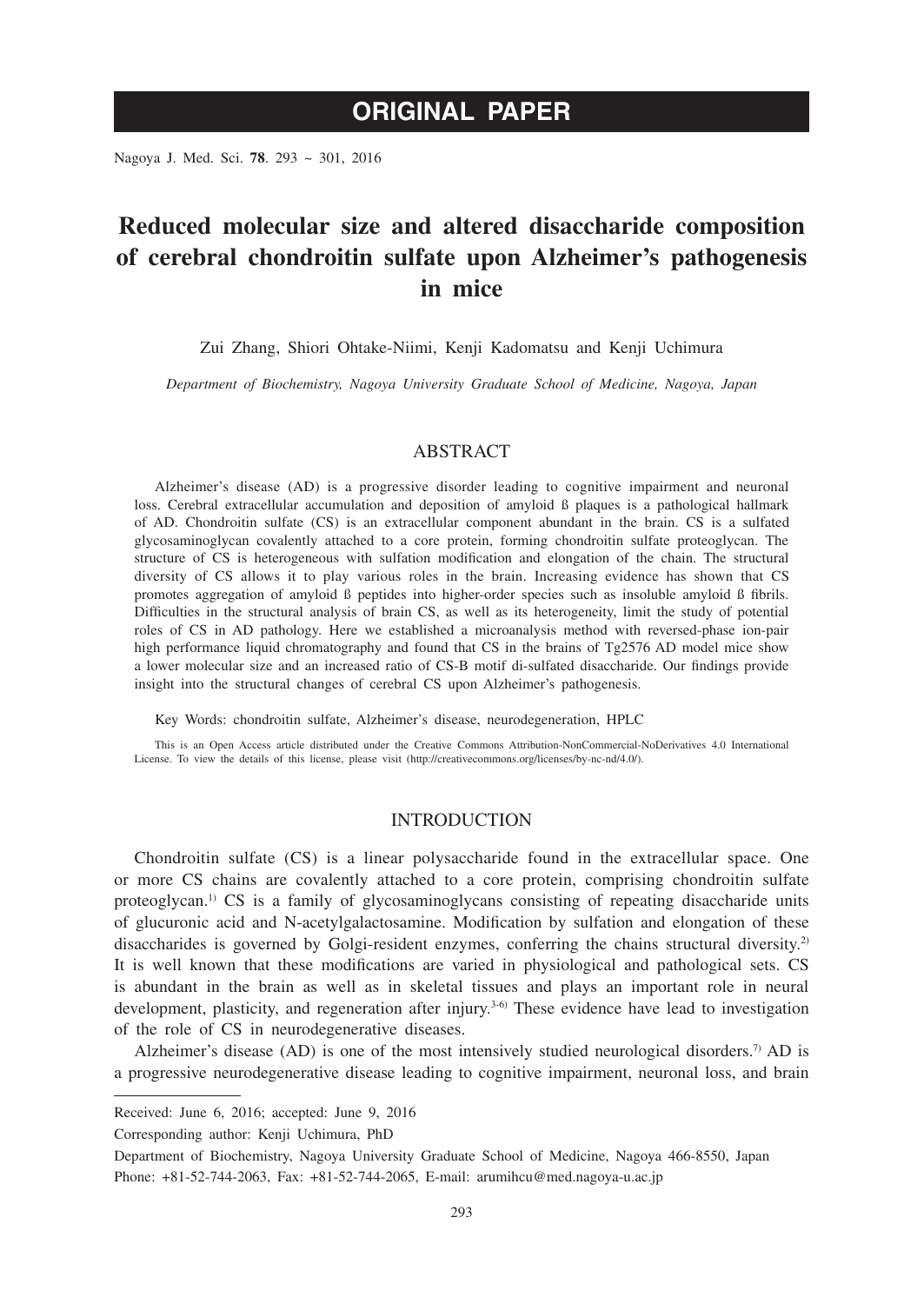#### Zui Zhang *et al.*

atrophy. Cerebral extracellular deposition of amyloid plaques is a pathological hallmark of AD.7) The plaques are composed of the self-aggregated amyloid ß (Aß) peptide and other extracellular molecules including sulfated glycosaminoglycans.<sup>8)</sup> Amyloid  $\beta$  (A $\beta$ ) peptides form soluble A $\beta$ oligomers and larger insoluble Aß fibrils. Robust neurotoxic activity of Aß requires its aggregation in oligomer forms.7) A long-standing debate is whether the aggregative state of Aß in fibrils is toxic or protective. Studies have shown that Aß fibrillogenesis is a neural defense mechanism, acting by immobilizing and concealing neurotoxic soluble Aß.9) CS with sulfation modifications to the size of either disaccharide or polysaccharide promotes fibril formation of Aß peptides in vitro.<sup>10, 11)</sup> Additionally, CS attenuated Aß cytotoxicity in culture neurons.<sup>12, 13)</sup> Interestingly, a recent study revealed that low molecular weight CS possesses protective effects on Aß-induced damage both in vitro and *in vivo*. 14) Although increasing evidence has indicated that CS plays a pivotal role in AD pathogenesis, structural features of CS in the AD brain are not yet fully understood. Here, we used a microanalysis method to examine brain CS in Tg2576 mice, an AD transgenic mouse model, and present evidence that changes in CS molecular size with a lower molecular weight and CS composition with an increased ratio of di-sulfated disaccharide units occur in Alzheimer's pathogenesis.<sup>15)</sup>

## MATERIALS AND METHODS

## *Materials*

The following commercial materials were used: Chondroitinase ABC from *Proteus vulgaris*, hyaluronidase from *Streptomyces hyalurolyticus*, chondroitin sulfate-A (whale cartilage) and chondroitin sulfate-C (shark cartilage) were from Seikagaku Corporation (Tokyo, Japan); chondroitin disaccharide sodium salt 0S (ΔDi-0S, 2-acetamide-2-deoxy-3-O-(β-<sub>D</sub>-gluco-4-enepyranosyluronic acid)-<sub>D</sub>-galactose), 6S (ΔDi-6S, 2-acetamide-2-deoxy-3-O-(β-<sub>D</sub>-gluco-4-enepyranosyluronic acid)-6-Osulfo-<sub>D</sub>-galactose), 4S (ΔDi-4S, 2-acetamide-2-deoxy-3-O-(β-<sub>D</sub>-gluco-4-enepyranosyluronic acid)-4-Osulfo-<sub>D</sub>-galactose), 2S (ΔDi-2S, 2-acetamide-2-deoxy-3-O-(2-O-sulfo-β-<sub>D</sub>-gluco-4-enepyranosyluronic acid)-<sub>D</sub>-galactose), DiS<sub>B</sub> (ΔDi-diS<sub>B</sub>(2,4), 2-acetamide-2-deoxy-3-O-(2-O-sulfo-β-<sub>D</sub>-gluco-4-enepyranosyluronic acid)-4-O-sulfo-<sub>D</sub>-galactose),  $Dis_D (\Delta Di-diS_D(2,6))$ , 2-acetamide-2-deoxy-3-O-(2- $O-sulfo-B-p-gluco-4-enepyranosyluronic acid)-6-O-sulfo-p-galactose)$ ,  $DiS_E(\Delta Di-diS_E(4,6),$  $2$ -acetamide-2-deoxy-3-O- $(\beta_{\text{D}}$ -gluco-4-enepyranosyluronic acid)-4,6-bis-O-sulfo- $\beta$ -galactose), and TriS (ΔDi-triS(2,4,6), 2-acetamide-2-deoxy-3-O-(2-O-sulfo-β-<sub>D</sub>-gluco-4-enepyranosyluronic acid)-4,6-bis-O-sulfo-<sub>D</sub>-galactose), and tetra-n-butylammonium hydrogen sulfate were from Sigma; 2-cyanoacetamide was from Wako (Osaka, Japan); Nanosep Centrifugal Devices 3K was from Nihon Pall (Tokyo, Japan); COSMOSIL 5C18 MS-II was from Nacalai Tesque (Kyoto, Japan); HiLoad 16/60 Superdex 200 pg was from GE Healthcare.

### *Animals*

C57BL/6 mice were from SLC (Hamamatsu, Japan). Tg2576 mice bearing the human amyloid precursor protein with Swedish (K670N, M671L) mutation<sup>15)</sup> were purchased from Taconic Biosciences (Hudson, NY). Animals were kept under controlled environmental conditions with standard food and water supply. The Nagoya University Institutional Animal Care and Use Committee approved the animal studies.

#### *Tissue preparation*

Anesthetized mice were transcardially perfused with 25 mL of ice-cold phosphate-buffered saline (PBS). The brains were dissected out and sagittally divided into sections. Regional sec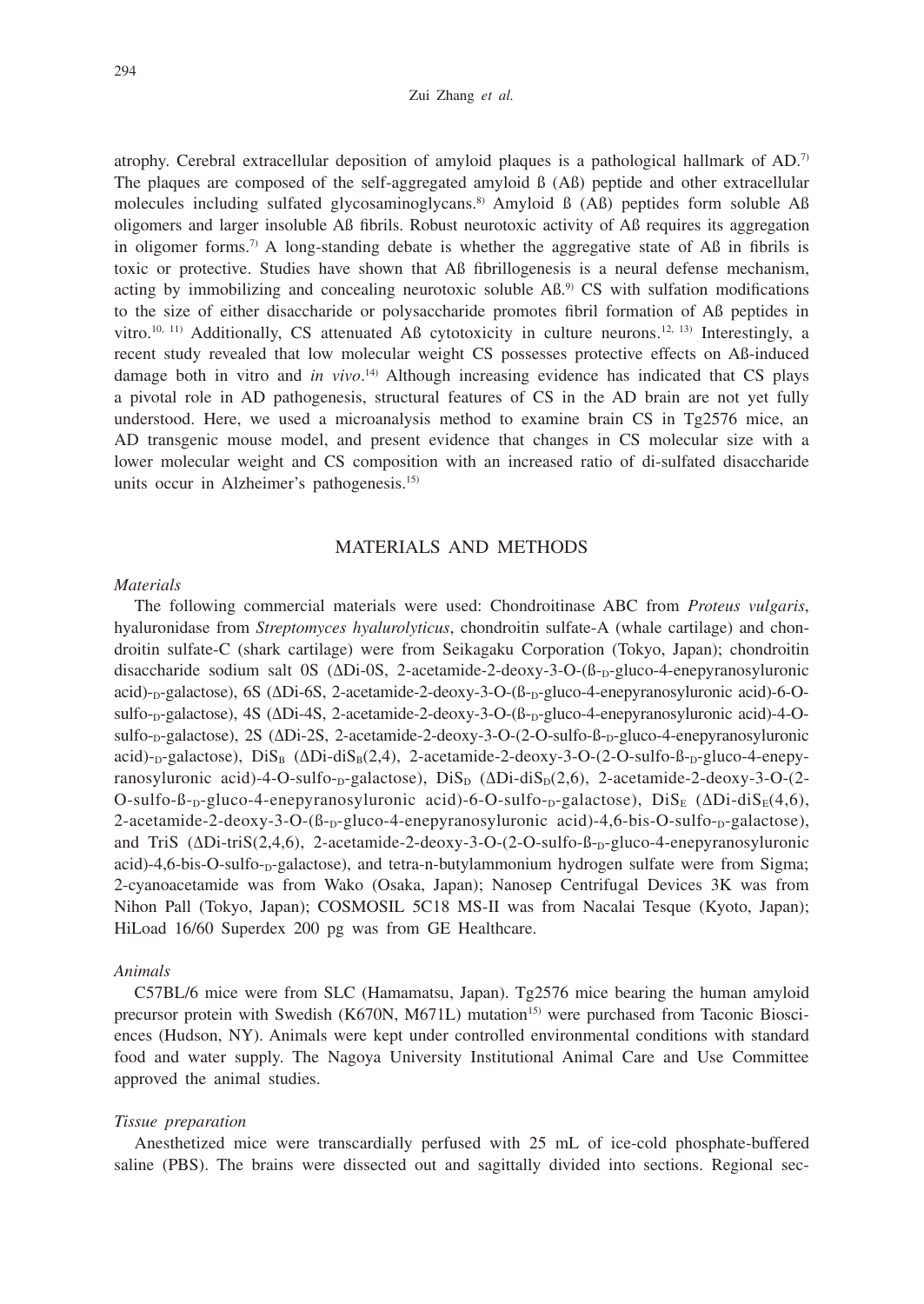tions of hemi-brains, including olfactory bulb, cortex, hippocampus, thalamus, cerebellum, and brainstem, were snap-frozen separately and stored at –80 °C.

#### *Preparation and structural analysis of brain CS*

Brain CS was isolated as described previously for heparan sulfate and keratan sulfate with slight modifications.<sup>8, 16, 17)</sup> Snap-frozen mouse cerebral cortex (25 mg), hippocampus (15 mg) and cerebellum (35 mg) were prepared from 20-month-old non-transgenic  $(n=5)$  and Tg2576  $(n=7)$ mice. The frozen tissues were suspended in 2 ml of 0.2 N NaOH and incubated overnight at room temperature. The samples were neutralized with 4 N HCl, as phenol red for a pH indicator, and then treated with DNase I and RNase A (0.04 mg/ml each; Roche) in 50 mM Tris-HCl, pH 8.0, 10 mM MgCl<sub>2</sub> for 3 h at 37 °C. Subsequently, the samples were treated with actinase E (0.04 mg/ml; Kaken Pharmaceutical, Tokyo, Japan) overnight at 37 °C. The supernatant was collected by centrifugation at 5,000  $\times$  g at 4  $\degree$ C for 10 min after heat inactivation of the enzyme, and then mixed with the same volume of 50 mM Tris-HCl, pH 7.2. The supernatant was collected as crude CS-containing solutions. The collected samples were subjected to DEAE-Sepharose column chromatography. The samples were applied onto the column, and then washed with 0.2 M NaCl. Most of the hyaluronic acid is washed out by this step. The bound materials were eluted with 2 M NaCl. The resulting elution fractions were added to 3 volumes of ethanol at –80 °C for 30 min. CS was precipitated by centrifugation at  $10,000 \times g$  for 15 min, and then rinsed with 70% ethanol. The purified CS was dried, suspended with water, and then mixed with 3 volumes of ethanol containing 1.3% potassium acetate at  $-80$  °C for 30 min. CS was precipitated by centrifugation at 10,000  $\times$  g at 4 °C for 30 min. The purified CS solution was treated with chondroitinase ABC. Yielded CS disaccharides were separated by filtering the mixture with a Nanosep 3K filter. The disaccharide compositions of CS were determined by reversed-phase ion-pair high performance liquid chromatography (HPLC) with post-column fluorescent labeling as shown in Fig. 1.

## *Size exclusion chromatography*

Purified CS from the cerebral cortex (100 mg) was obtained from 17-month-old non-transgenic  $(n=3)$  and Tg2576  $(n=3)$  mice as described above. The samples were treated with hyaluronidase. A Superdex 200 16/60 column was used to separate the CS by size fractionation. The Superdex 200 column was equilibrated with a buffer of 0.2 M NaCl, 20 mM Tris-HCl and run at a flow rate of 1 ml/min. One ml fractions were collected. The collected fractions were lyophilized, and then dissolved in a buffer. The samples were digested with chondroitinase ABC. Yielded disaccharides were separated by filtering the mixture with a Nanosep 3K filter. Post-column labeling reversed-phase ion-pair HPLC was performed to analyze the fractions. The level of CS content was determined by summing the amounts of all disaccharides detected in each sample.

#### *Statistical analysis*

All data are presented as mean  $\pm$  SD. The values were analyzed by unpaired Student's t-test using Prism software (GraphPad Software, La Jolla, CA). P values less than 0.05 were considered to be significant.

## RESULTS

*Total amount of CS is reduced in the cerebral cortex of Tg2576 mice* Parenchymal amyloid plaque deposition starts to occur at  $11-13$  months of age in Tg2576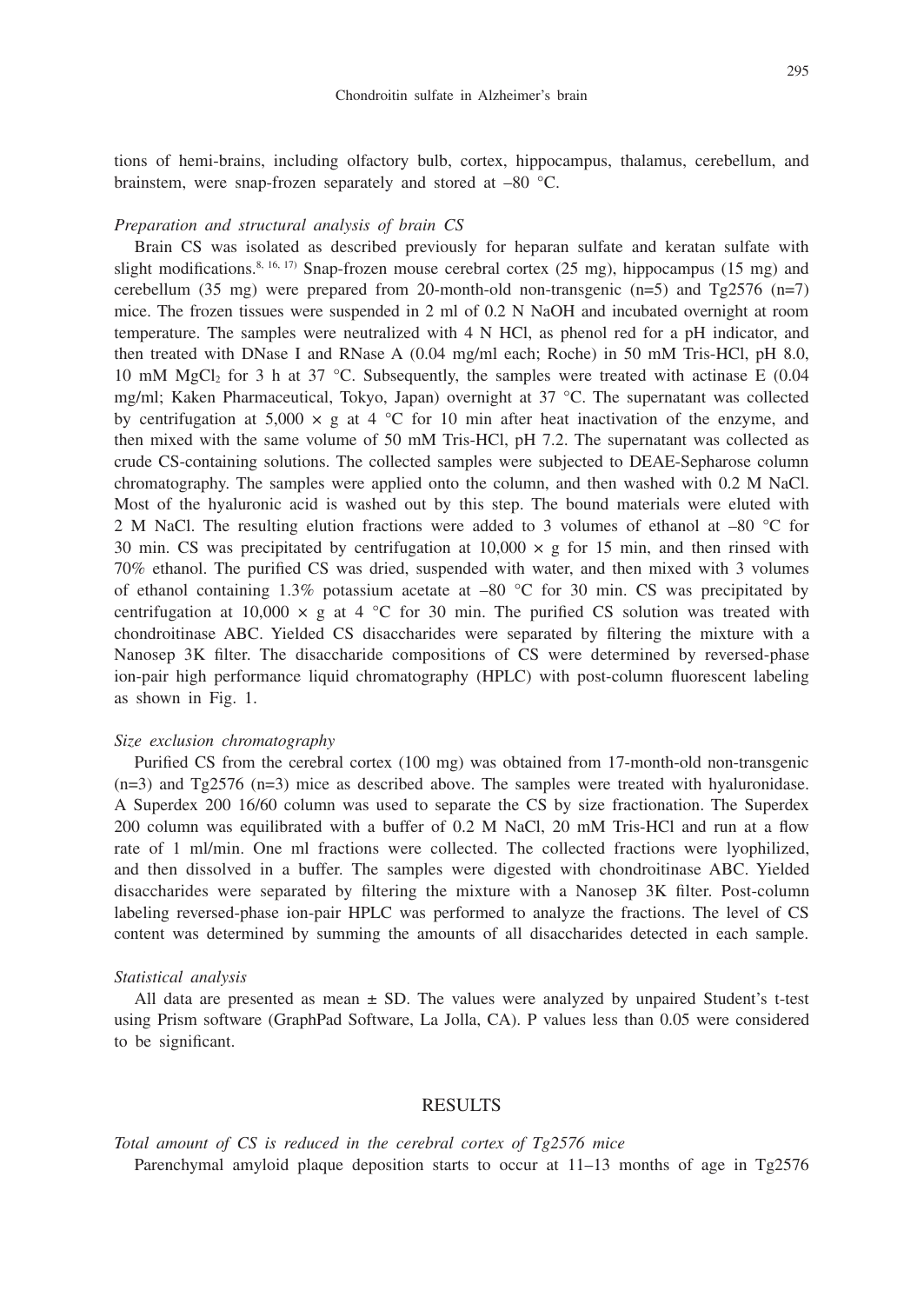

**Fig. 1** Schematic diagram of the reversed-phase ion-pair HPLC with post-column labeling used for chondroitin sulfate (CS) structural analysis.

Schematic diagram of the HPLC used to analyze CS structures is indicated. Solvent 1, 2, 3, and 4, and reaction solution 5 and 6 are displayed. A representative chromatogram with an elution profile of authentic CS disaccharides,  $0S$ ,  $4S$ ,  $6S$ ,  $2S$ ,  $DiS<sub>B</sub>$ ,  $DiS<sub>B</sub>$ ,  $DiS<sub>D</sub>$ , and TriS, and their structures are shown.

mice. The amyloid plaque formation in Tg2576 mice was found in the cerebral cortex and hippocampus, which are important for cognitive functioning, while amyloidogenesis was not detected in the cerebellum.<sup>8)</sup> To investigate whether the CS level is changed in the brain upon Alzheimer's pathogenesis, we collected cerebral cortices of 20-month-old Tg2576 mice and their non-transgenic (Non-Tg) littermates. The CS was purified from the tissues and analyzed by reversed-phase ion-pair HPLC (Fig. 1). We found that the total amount of CS in the cortex of Tg2576 mice was reduced to 56% of the level in Non-Tg littermates (Fig. 2).

#### *CS molecular size is reduced in the cerebral cortex of Tg2576*

We then investigated whether the molecular size of brain CS is altered with Alzheimer's pathology. To address this question, we extracted the CS from the cerebral cortex of 17-month-old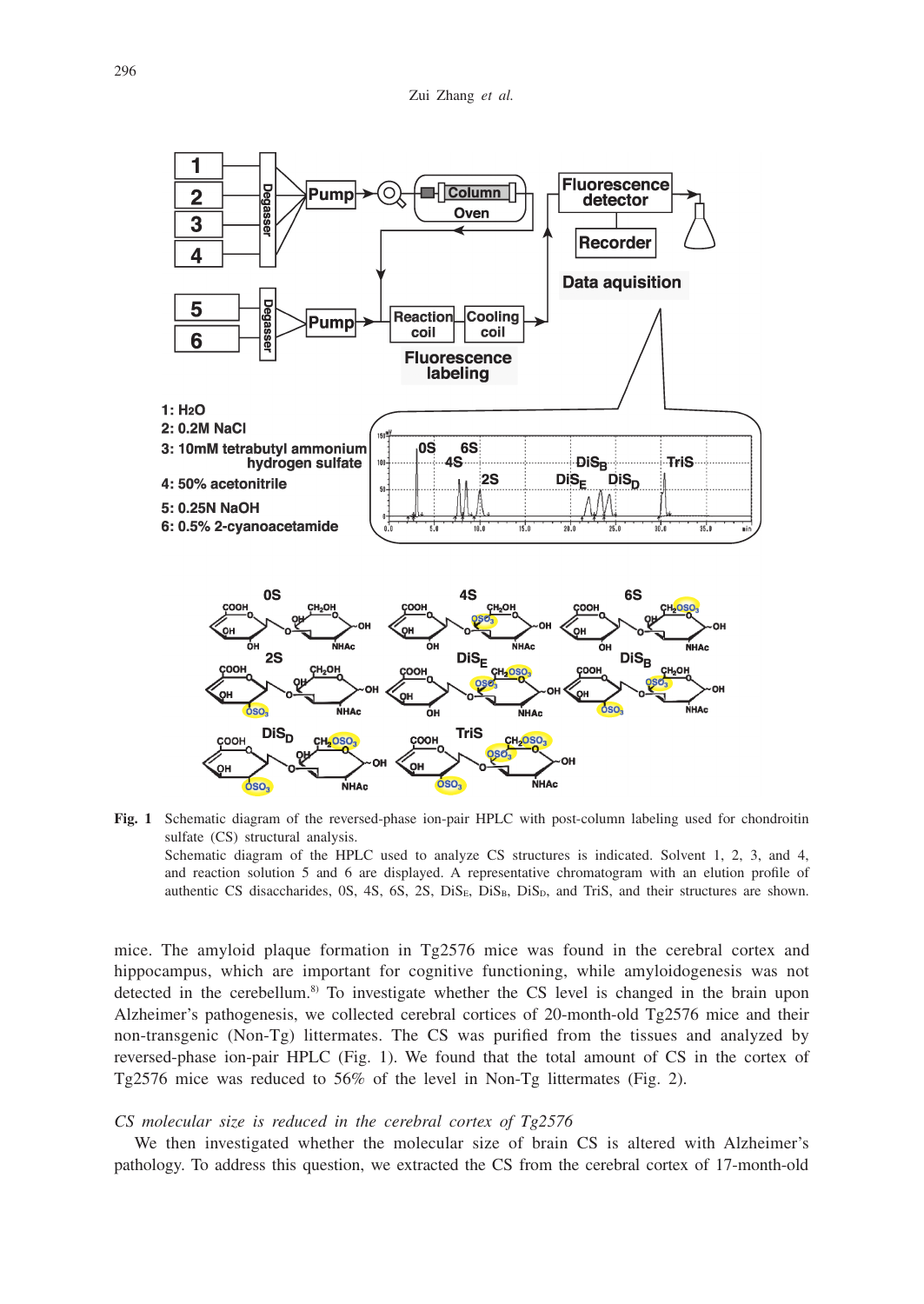

**Fig. 2** Decreased CS content in the cerebral cortex of Tg2576 Alzheimer's disease model mice. CS was prepared from cerebral cortices of age-matched 20-month-old Non-Tg  $(n=5)$  and Tg2576  $(n=7)$ mice. CS disaccharide composition was analyzed by the HPLC system. Total contents of CS were calculated. \*\*\* $P < 0.001$ .



**Fig. 3** Reduced molecular size of CS in the cortex of Tg2576 Alzheimer's disease model mice. CS was prepared from cerebral cortices of age-matched 17-month-old Non-Tg  $(n=3)$  and Tg2576  $(n=3)$ mice and separated with a Superdex 200 column. *Arrows* indicate elution positions of the standard dextran. Molecular mass corresponding to the peak position was estimated (*dashed lines*). Representative profile for each genotype is shown.

Tg2576 mice and their Non-Tg littermates. The CS was subjected to size exclusion chromatography using the Superdex 200 column. Cerebral cortex CS in both Non-Tg and Tg2576 mice showed one single peak (Fig. 3). A shift to a later retention time value was observed in the peak of the Tg2576 mice CS. Molecular mass of the peak position was 68 kDa for CS extracted from Non-Tg mice, while that of CS from Tg2576 mice was 58 kDa (Fig. 3).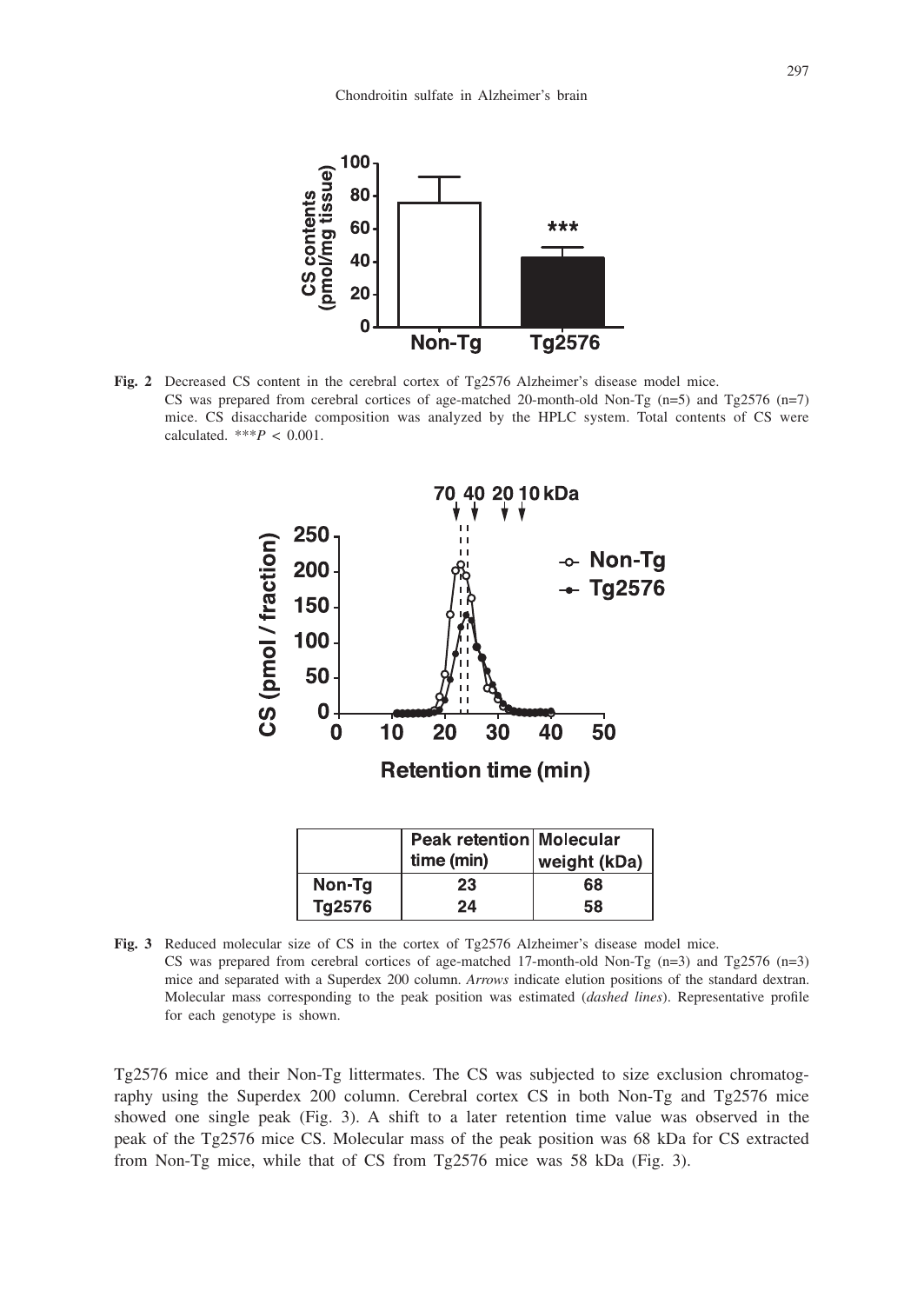

**Fig. 4** Changes in CS composition with increased di-sulfated disaccharide structures in the brain of Tg2576 Alzheimer's disease model mice.

CS was prepared from the cortex, hippocampus, and cerebellum of aged-matched 20-month-old Non-Tg (n=5) and Tg2576 (n=7) mice. After chondroitinase ABC treatment, composition of each CS disaccharide was calculated as the percentage of total disaccharides.  $*P < 0.05$ ,  $*P < 0.01$ ,  $*P < 0.001$ .

#### *Di-sulfated disaccharide components are increased in CS of Tg2576 brain*

A widely used approach to determine CS components is to treat CS with the bacterial endo-type enzyme, chondroitinase ABC, and then analyze the yielded disaccharides by HPLC. To determine whether structural changes in the brain CS occurs in Alzheimer's pathology, we analyzed CS disaccharide composition in the cortex, hippocampus, and cerebellum of 20-monthold Tg2576 mice and their Non-Tg littermates. In all tissues analyzed, we found that the 4S mono-sulfated disaccharide was a major CS component with 87 to 96% of total disaccharides, and that the level of the 2S mono-sulfated disaccharide was under the detection level in both genotypes (Fig. 4). Percentage of  $Dis_{E}$  di-sulfated disaccharide is significantly up-regulated 1.4- to 1.6-fold in the cortex, hippocampus, and cerebellum of Tg2576 mice compared to that of Non-Tg littermates (Fig. 4 and Table 1). In the cortex and hippocampus of Tg2576 mice,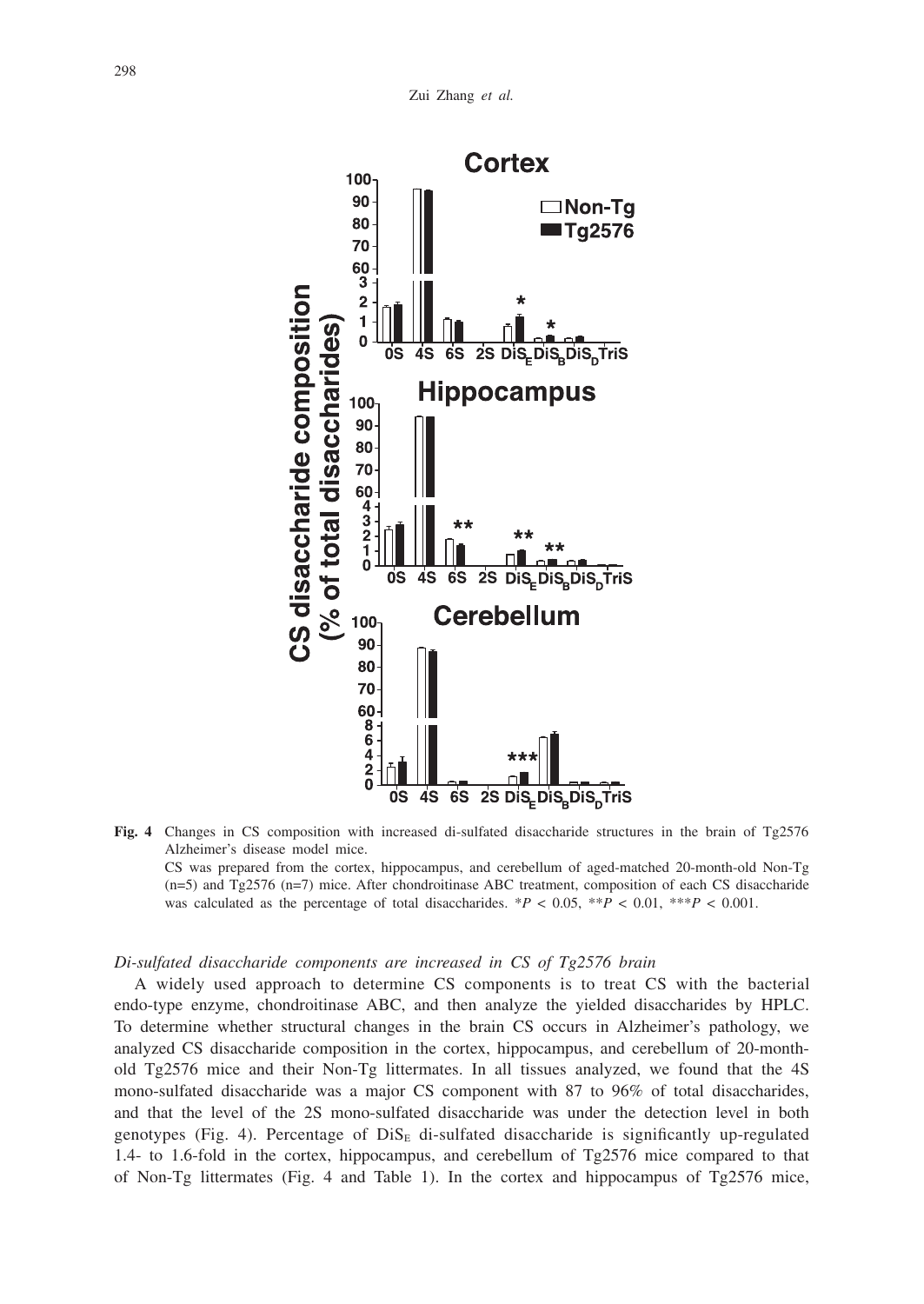|             | disaccharide <sup>a</sup> |                   |       |          |    |                  |                  |                  |      |
|-------------|---------------------------|-------------------|-------|----------|----|------------------|------------------|------------------|------|
|             |                           | 0S                | 4S    | 6S       | 2S | Dis <sub>E</sub> | Dis <sub>B</sub> | Dis <sub>D</sub> | TriS |
| Cortex      | $Non-Tg$                  | 1.77 <sup>b</sup> | 95.89 | 1.13     | ND | 0.80             | 0.19             | 0.20             | ND   |
|             | Tg2576                    | 1.91              | 95.20 | 1.02     | ND | $1.27*$          | $0.32*$          | 0.28             | ND   |
| Hippocampus | $Non-Tg$                  | 2.44              | 94.23 | 1.79     | ND | 0.77             | 0.35             | 0.35             | 0.07 |
|             | Tg2576                    | 2.76              | 93.86 | $1.39**$ | ND | $1.06**$         | $0.44**$         | 0.40             | 0.09 |
| Cerebellum  | $Non-Tg$                  | 2.45              | 88.62 | 0.48     | ND | 1.20             | 6.48             | 0.42             | 0.36 |
|             | Tg2576                    | 3.09              | 86.95 | 0.49     | ND | $1.71***$        | 6.92             | 0.42             | 0.42 |

**Table 1** Composition of chondroitin sulfate (CS) disaccharides quantified by reversed-phase ion-pair HPLC

a Percentage of total disaccharides

<sup>b</sup> The values are means of data shown in Fig. 4 (Non-Tg, n=5; Tg2576, n=7).

ND, not detected.

\**P* < 0.05, \*\**P* < 0.01, \*\*\**P* < 0.001.

where amyloid plaque deposition is abundant, percentage of  $Dis<sub>B</sub>$  di-sulfated disaccharide was significantly up-regulated 1.3- to 1.7-fold. These up-regulations were not observed in the cerebellum of Tg2576 mice, in which amyloid plaque deposition is absent (Fig. 4 and Table 1). The level of the 6S mono-sulfated disaccharide was reduced to 78% of the level in Non-Tg mice in the hippocampus of Tg2576 mice.

#### DISCUSSION

In the present study, we found that total amount and average molecular size of CS were significantly reduced in the cerebral cortex of Tg2576 mice. Moreover, in the cerebral cortex and hippocampus but not in the cerebellum, the component of  $Dis<sub>B</sub>$ , the unsaturated form of the CS-B motif di-sulfated disaccharide, was up-regulated in Tg2576 mice. These results clearly indicate that CS structures are altered upon Alzheimer's pathogenesis.

Cortical areas abundant in CS proteoglycans are less susceptible to cytoskeletal changes in AD patients.18) It is likely that CS may have a protective effect on AD pathology. Reduction in the amount of CS might cause the mice to be more affected by Aß-induced damage. Although the mechanisms underlying down-regulation of cortical CS in Tg2576 mice are currently unknown, potential roles of CS, especially in an ameliorative way, should be explored with administration of CS or genetic manipulation of CS synthesis in AD model mice. Recent findings revealed that low molecular weight CS is protective against Aß-induced neurotoxicity *in vivo*.<sup>14</sup> Our finding that the molecular size of CS in Tg2576 mice was lower than that in Non-Tg littermates could be interpreted as a defense mechanism response. Since CS is a linear polysaccharide, it is presumed that the length of the CS chain in the cortex of Tg2576 mice is shorter than that in Non-Tg littermates. It has previously been reported that sulfation modification by the Golgi-resident GalNAc4S-6-sulfotransferase acts as a terminating signal for CS chain elongation.<sup>19)</sup> It is conceivable that GalNAc4S-6-sulfotransferase activity or expression level of the sulfotransferase gene might be changed upon Alzheimer's pathogenesis. Further investigation is needed to determine the expression levels of CS sulfotransferases and elucidate their mechanisms of action on cerebral CS.

Disaccharide constituents of CS from the cortex of AD and control patients has previously been reported.<sup>20)</sup> The levels of 0S, 4S, and 6S were unchanged in AD patients.<sup>20)</sup> This is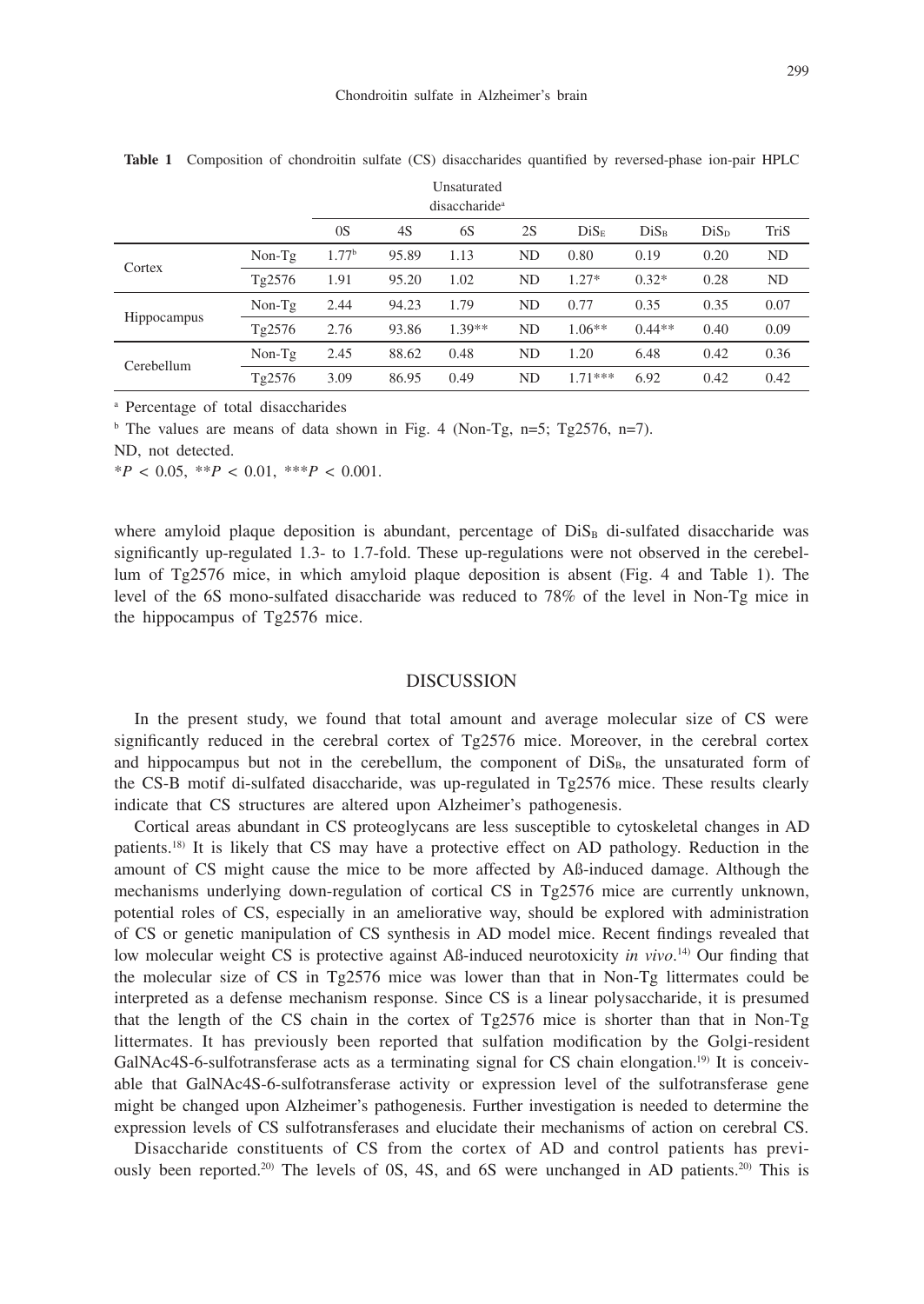consistent with the findings of our present study using Tg2576 AD model mice, in which the level of 0S, 4S, or 6S disaccharide was unaltered. Our method is capable of determining the levels of di-sulfated and tri-sulfated disaccharide components, as well as the levels of non- and mono-sulfated disaccharides.  $Dis<sub>B</sub>$  and  $Dis<sub>E</sub>$  di-sulfated disaccharide components were found to be up-regulated in Tg2576 mice.

Since up-regulation of  $Dis<sub>B</sub>$  was found in the cortex and hippocampus, but not in cerebellum, where amyloid plaques are absent, it is plausible that the increase in the  $Dis<sub>B</sub>$  level may correlate with amyloid plaque formation and deposition. Endogenous CS rich in the CS-B disaccharide structure, the saturated disaccharide form of  $Dis<sub>B</sub>$ , has been shown to promote the fibril formation of Aß peptides. The Aß fibrils, whose assembly was facilitated by CS-B-rich CS, became stable and reduced their cytotoxicity.<sup>21)</sup> The increased level of  $Dis<sub>B</sub>$  in Tg2576 mice might be a response to neurotoxic Aß species and might act to reduce their neurotoxicity in the cortex and hippocampus.

 $Dis<sub>E</sub>$  di-sulfated disaccharide was up-regulated in all three tissues. It is possible that the increase in  $Dis<sub>E</sub>$  di-sulfated disaccharide might be associated with AD progression within the whole brain, rather than just in amyloid-specific regions. The CS that contains the CS-E disaccharide structure, the saturated disaccharide form of  $Dis_{E}$ , has been shown to be a side chain covalently attached to appican, the proteoglycan form of the amyloid precursor protein.<sup>22)</sup> Although the mechanisms underlying the up-regulation of  $\text{Dis}_{E}$  di-sulfated disaccharide are unknown in Tg2576 mice, it is possible that the Tg2576 transgene products, which are human amyloid precursor proteins, could be modified by CS-E-containing CS chains. Up-regulation of  $\text{Dis}_{E}$  in Tg2576 mice could be dependent on the expression of the transgene product. CS is present as side-chains covalently bound to scaffold proteins in tissues. It is likely that reduction in the total amount of CS reflects changes in the protein-bound form of CS. Application of the assays described in this study to identify and quantify core proteins will enhance our understanding of the potential roles of CS. Furthermore, analysis of human postmortem AD brains with our established method will likely help to clarify the mechanisms underlying the up-regulation of CS and its potential mitigating role in Alzheimer's pathogenesis.

## ACKNOWLEDGMENTS

We thank Tomomi Hosono-Fukao for assistance and support. This work was supported by grants from the Japanese Health and Labour Sciences Research (Comprehensive Research on Aging and Health H19-001 and H22-007 to K.U.), Grants-in-Aid from the Ministry of Education, Science, Sports and Culture (24590349, and 15K08265 to K.U., 23110002 to K.K.), and in part from the Takeda Science Foundation (K.U.), the Kobayashi International Scholarship Foundation (K.U.), and the State Scholarship Fund of the China Scholarship Council (Z.Z.).

## CONFLICT OF INTEREST STATEMENT

The authors declare no potential conflicts of interest with respect to the authorship and publication of this article.

## REFERENCES

1) Kleene R, Schachner M. Glycans and neural cell interactions. *Nat Rev Neurosci*, 2004; 5: 195–208.